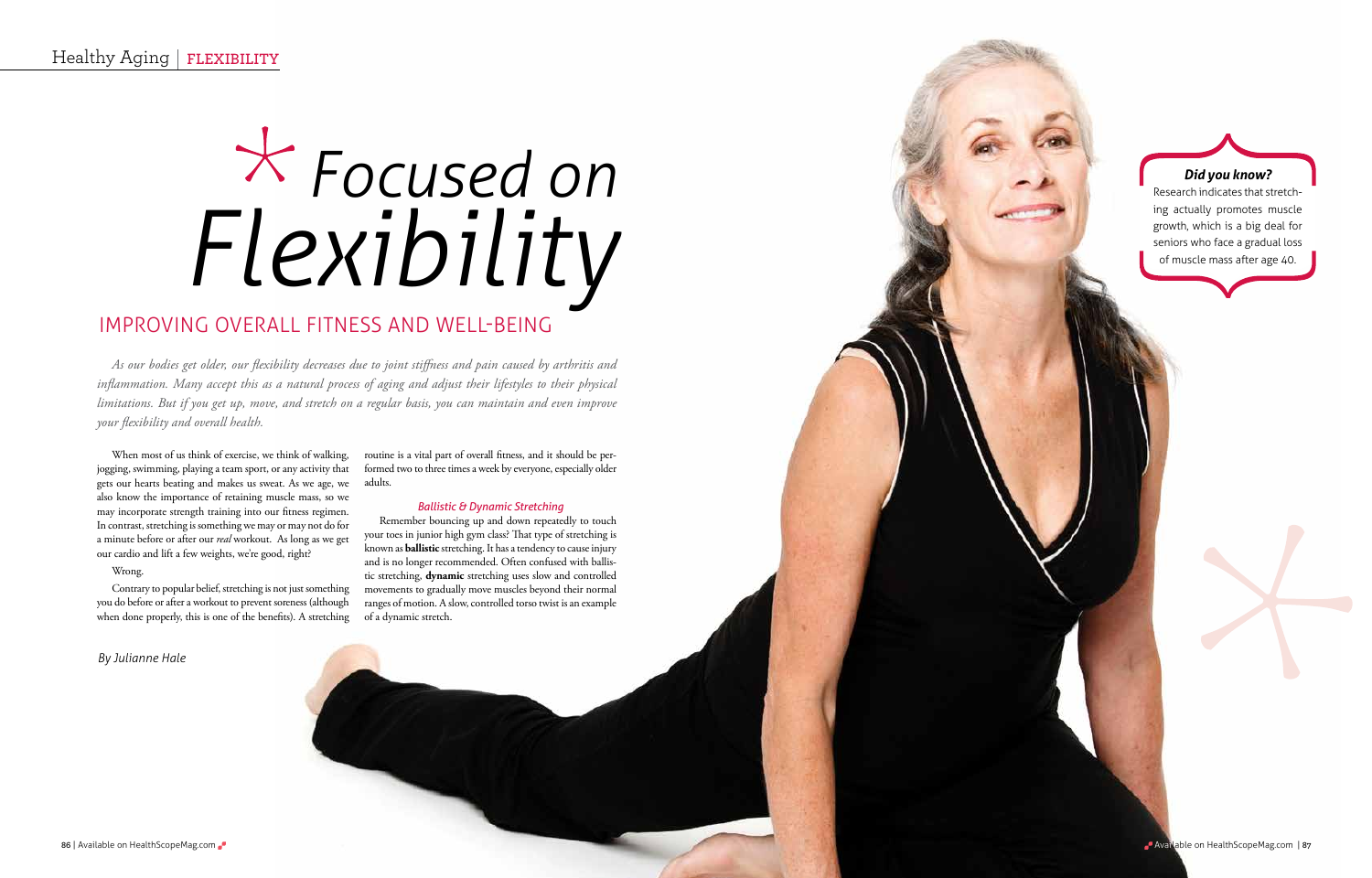the body to flex the muscles in opposition to the resistance. An example would be straightening your leg while holding onto the ball of your foot with your hand. Proprioceptive neuromuscular facilitation (**PNF**), a technique combining passive and isometric stretching, is often used to



#### *Passive Stretching*

Ever sat on the floor after exercising and used the ground to stretch your legs and body? This is **passive** stretching. It's a great way to relax the body after a workout, and it helps reduce soreness and fatigue. **Static** stretching is a form of passive stretching in which you hold each position for an extended period to increase flexibility.

Yoga. "Yoga classes that combine relaxing breathing techniques with slow movement from one stretch/ posture to the next are great for releasing tightness," says Jessica Jollie, a yoga instructor with Yoga Landing. "Regular yoga practice can lead to a relaxed mind, better posture, and an overall sense of well-being."

#### *Isometric Stretching*

**Isometric** stretching is one of the most effective ways to increase flexibility. This method involves using resistance from

*Pilates.* Pilates is a lot like yoga but emphasizes your body's core — the abdomen, obliques, lower back, inner and outer thigh, etc.

*Water fitness.* "Water exercising and stretching are beneficial to preventing and/or relieving joint stiffness because water is more dense than air," says Frances Archer, a water aerobics instructor at the Sports Barn. "This gives the joints the ability to flex and extend with considerable less pain."



## Healthy Aging | **FLEXIBILITY**

### *Best Fitness Activities for Increasing Flexibility and Reducing Stiffness*

**Frances Archer** water aerobics instructor, the Sports Barn

> **Jessica Jollie** yoga instructor, Yoga Landing

#### *Active Stretching*

If you've ever taken a yoga class, you know how challenging it can be to hold those poses. Many yoga positions are a form of **active** stretching, which involves holding a position with no assistance from anything but the body. Active stretching builds muscle *and* increases flexibility, so it's great for the body.



rehabilitate stroke victims; it's currently known as one of the quickest and most effective techniques for improving range of motion. In this technique, stretched muscles are contracted isometrically and then relaxed.

#### *What you need to know*

A fitness professional can help you decide what type of stretching is right for you. It's important to warm up for a few minutes so you aren't stretching cold muscles. Take a short walk, or spend a few minutes on a stationary bike or treadmill. Once your body is warmed up, you will need to take the time to stretch each of the major muscle groups. Focus on the calves, thighs, hips, lower back, neck, and shoulders. Always make sure to give both sides equal time. Hold each stretch for about 30 seconds, and repeat it three to four times.

Assistance with medication, transportation to appointments, delicious meals… [whatever your loved one needs, Morning](www.morningpointe.com)  Pointe Assisted Living is here. This  $_{\rm is}$ 

the *life* 

Assisted Living Morning

Chattanooga • Collegedale/Greenbriar Cove • Hixson For more information, call 238-5330. **2013** Learn more at www.morningpointe.com You Tube

When stretching, always remember to pay attention to your body. Are you in pain? If so, back off. Pain does not mean gain when it comes to stretching. Mild discomfort is okay, but pain is not. Stretch for about 30 minutes two to three times per week for maximum results. If that seems like a large commitment, try 20 minutes and see how you feel after four weeks. If you prefer a group setting or need some direction, give tai chi or yoga a try. Several gyms offer classes designed for older adults and they can be a great way to meet people and be consistent about exercise.

When stretching, safety should always be a top priority. Before starting a stretching routine, consult a doctor if there is a particular part of your body that you would like to focus on, or if you have limitations due to a surgery or a medical condition. Stretching is not a one-size-fits-all kind of practice. Each person will have different limitations, different ranges of motion, and different needs. It is important to listen to your body and follow its lead; your flexibility will increase gradually.

#### *Enjoying the benefits*

After your stretching routine has taken root and become a habit, you will begin to notice some positive changes in your body and life. Your flexibility will improve, and with it, your range of motion. Remember feeling pain when you bent down to pick things up? Picking up items off the floor may be a breeze now, as well as other tasks that were difficult in the past—tying shoes, pulling weeds, and a variety of everyday activities.

Regular stretching can also make you a better athlete. If you enjoy a tennis match or a round of golf on the weekends, stretching can really make a difference in your ability to perform. In addition, stretching can reduce chronic back pain and promote circulation, increasing blood flow to muscles and allowing for greater nutrient transportation throughout the body. Stretching is a simple act that may not seem important, but if done consistently and properly, it can truly be life-changing.



# Providing care. Preserving dignity.

# **Full Time, Respite & Adult Daycare 24 Hour Personal Care**

**[Nestled in the valley of Trenton, GA, just 20 minutes from](www.woodhavenpch.com)  Chattanooga, our care and assist home provides 24 hour assistance from a trained staff for those wanting to retain independence in a warm, comfortable environment.**

जा बना है।

**6246 Highway 136, Trenton, GA 30752 706-657-5216 woodhavenpch.com**

Morning Pointe Assisted Living can help manage the uncertainty of caring for an aging loved one, while enhancing their independence. At Morning Pointe, trained staff listen to learn the resident's preferences and needs. Each care plan for your family is tailored to assure dignity and enhance quality of life.